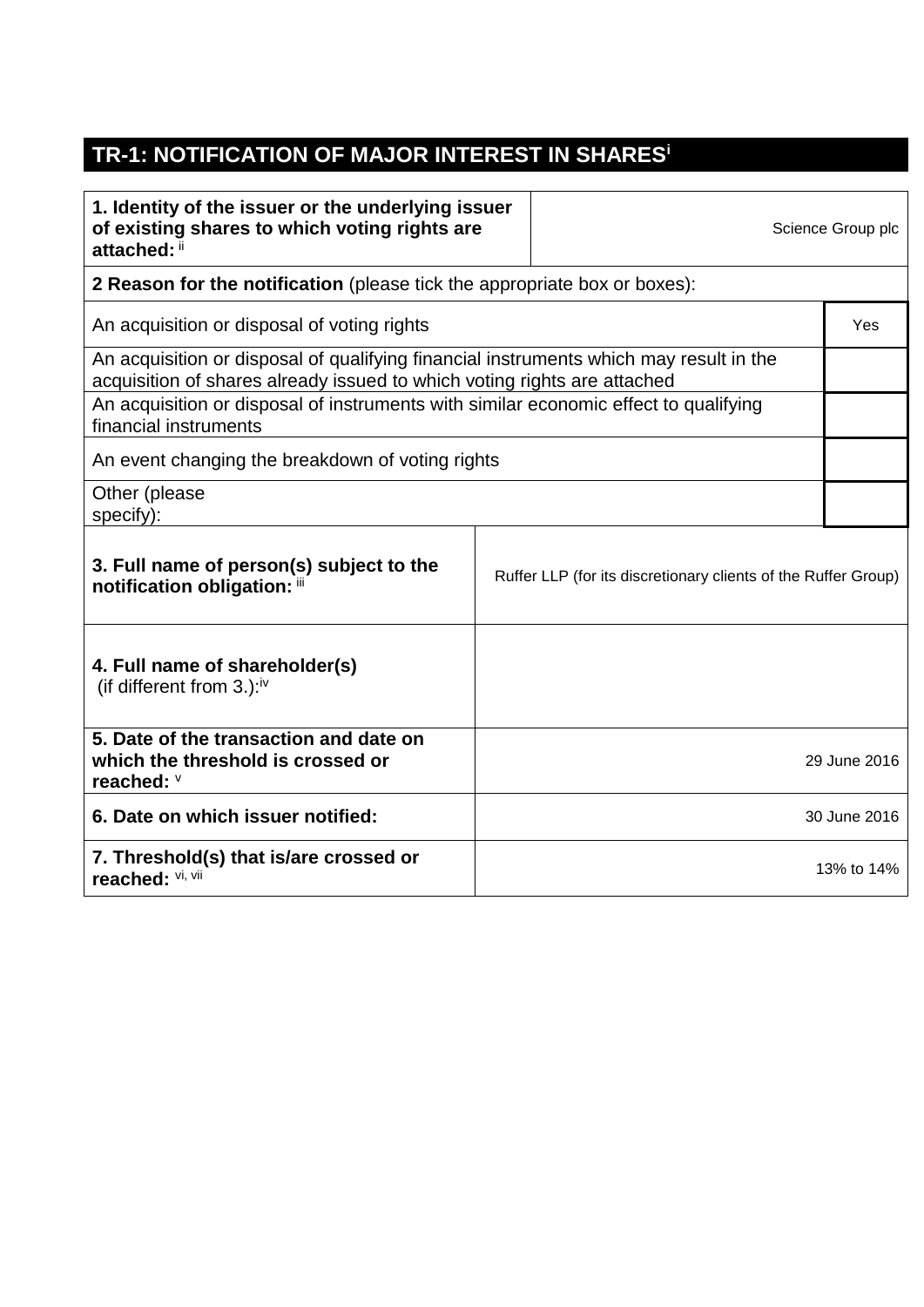| 8. Notified details:                                                       |                                                               |                     |                                                      |                                   |               |                      |  |
|----------------------------------------------------------------------------|---------------------------------------------------------------|---------------------|------------------------------------------------------|-----------------------------------|---------------|----------------------|--|
| A: Voting rights attached to shares Vill, IX                               |                                                               |                     |                                                      |                                   |               |                      |  |
| Class/type of<br>shares                                                    | <b>Situation previous</b><br>to the triggering<br>transaction |                     | Resulting situation after the triggering transaction |                                   |               |                      |  |
| if possible using<br><b>Number</b><br>the ISIN CODE<br>οf<br><b>Shares</b> |                                                               | <b>Number</b><br>οf | <b>Number</b><br>of shares                           | <b>Number of voting</b><br>rights |               | % of voting rights x |  |
|                                                                            | Voting<br><b>Rights</b>                                       | <b>Direct</b>       | Direct <sup>xi</sup>                                 | Indirect xii                      | <b>Direct</b> | <b>Indirect</b>      |  |
| GB00B39GTJ17                                                               | 5,577,683                                                     | 5,577,683           | 5,857,683                                            | 5,857,683                         | $\sim$        | 14%                  |  |

| <b>B: Qualifying Financial Instruments</b>           |                                |                                           |                                                                                                           |                       |  |
|------------------------------------------------------|--------------------------------|-------------------------------------------|-----------------------------------------------------------------------------------------------------------|-----------------------|--|
| Resulting situation after the triggering transaction |                                |                                           |                                                                                                           |                       |  |
| <b>Type of financial</b><br>instrument               | <b>Expiration</b><br>date xiii | Exercise/<br><b>Conversion Period Xiv</b> | <b>Number of voting</b><br>rights that may be<br>acquired if the<br>instrument is<br>exercised/converted. | % of voting<br>rights |  |
|                                                      |                                |                                           |                                                                                                           |                       |  |

| C: Financial Instruments with similar economic effect to Qualifying Financial Instruments<br>XV, XVI |                          |                                   |                                                |                                                        |                               |              |
|------------------------------------------------------------------------------------------------------|--------------------------|-----------------------------------|------------------------------------------------|--------------------------------------------------------|-------------------------------|--------------|
| Resulting situation after the triggering transaction                                                 |                          |                                   |                                                |                                                        |                               |              |
| Type of financial<br>instrument                                                                      | <b>Exercise</b><br>price | <b>Expiration</b><br>date $x$ vii | Exercise/<br><b>Conversion</b><br>period xviii | <b>Number of voting rights</b><br>instrument refers to | % of voting rights xix,<br>XX |              |
|                                                                                                      |                          |                                   |                                                |                                                        | <b>Nominal</b>                | <b>Delta</b> |
|                                                                                                      |                          |                                   |                                                |                                                        |                               |              |

| Total (A+B+C)                  |                             |  |  |
|--------------------------------|-----------------------------|--|--|
| <b>Number of voting rights</b> | Percentage of voting rights |  |  |
| 5,857,683                      | 14%                         |  |  |